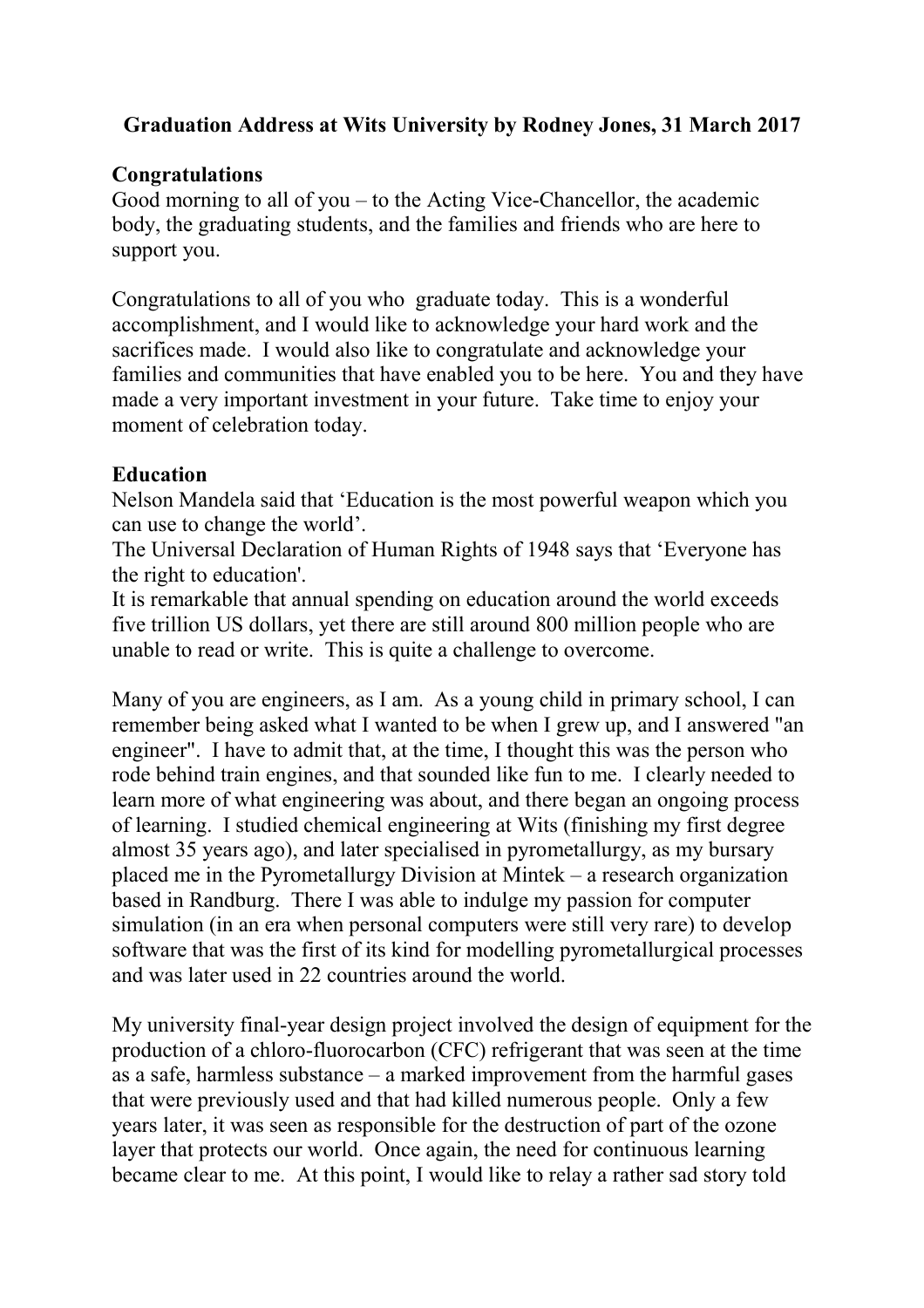by Bill Bryson, in his enlightening and otherwise entertaining book, *A Short History of Nearly Everything*. He tells the story of a hapless Ohio inventor called Thomas Midgely, Junior, who set out to create a gas that was stable, nonflammable, non-corrosive, and safe to breathe. The CFCs he invented went into rapid production in the 1930s and were used in numerous applications, from airconditioners to deodorant sprays. It took half a century before it was noticed that these long-lived CFCs were destroying ozone at a prodigious rate, and they were subsequently banned. This same inventor had also earlier in the 1920s invented tetraethyl lead, an inexpensive compound that was effective at stopping car engines from knocking. Unfortunately, the widespread use of lead (a known neurotoxin) as a gasoline additive led to the death of numerous workers and to damaging the health of countless other people, despite the denials of harmfulness from the producers. What an unfortunate legacy! One of Midgely's other inventions led directly to his own death in 1944, when he was strangled in the cord of a device he had created for turning him and lifting him in bed (as he was disabled by polio).

Fortunately, there has also been some real positive technical progress in many other aspects of engineering. Continuous learning is imperative in order to keep up with it.

#### **The world is changing, and you have to keep up**

Konrad Lorenz said "Philosophers are people who know less and less about more and more, until they know nothing about everything. Scientists are people who know more and more about less and less, until they know everything about nothing." I would argue that, as an engineer, you should make it your business to learn as much as you can about as much as you can. You will need to learn a wide range of skills in order to manage the rapid changes that you will face in your lives.

The advent of the Internet, the World Wide Web, and search engines such as Google has made it easy to find information on almost any topic. This would have been almost unimaginable as little as twenty years ago. In your lifetimes, we have seen the mass popularization of the World Wide Web, which is arguably one of the world's greatest inventions since the wheel. It is hard to believe that it was only twenty years ago (in 1997) that the registration of the google.com domain name took place. That year was also when e-mail volume overtook postal mail volume. You can be sure that your working careers will look very different from those of the previous generation. In ten or twenty years from now, you will be surprised by how much has changed in your own working life.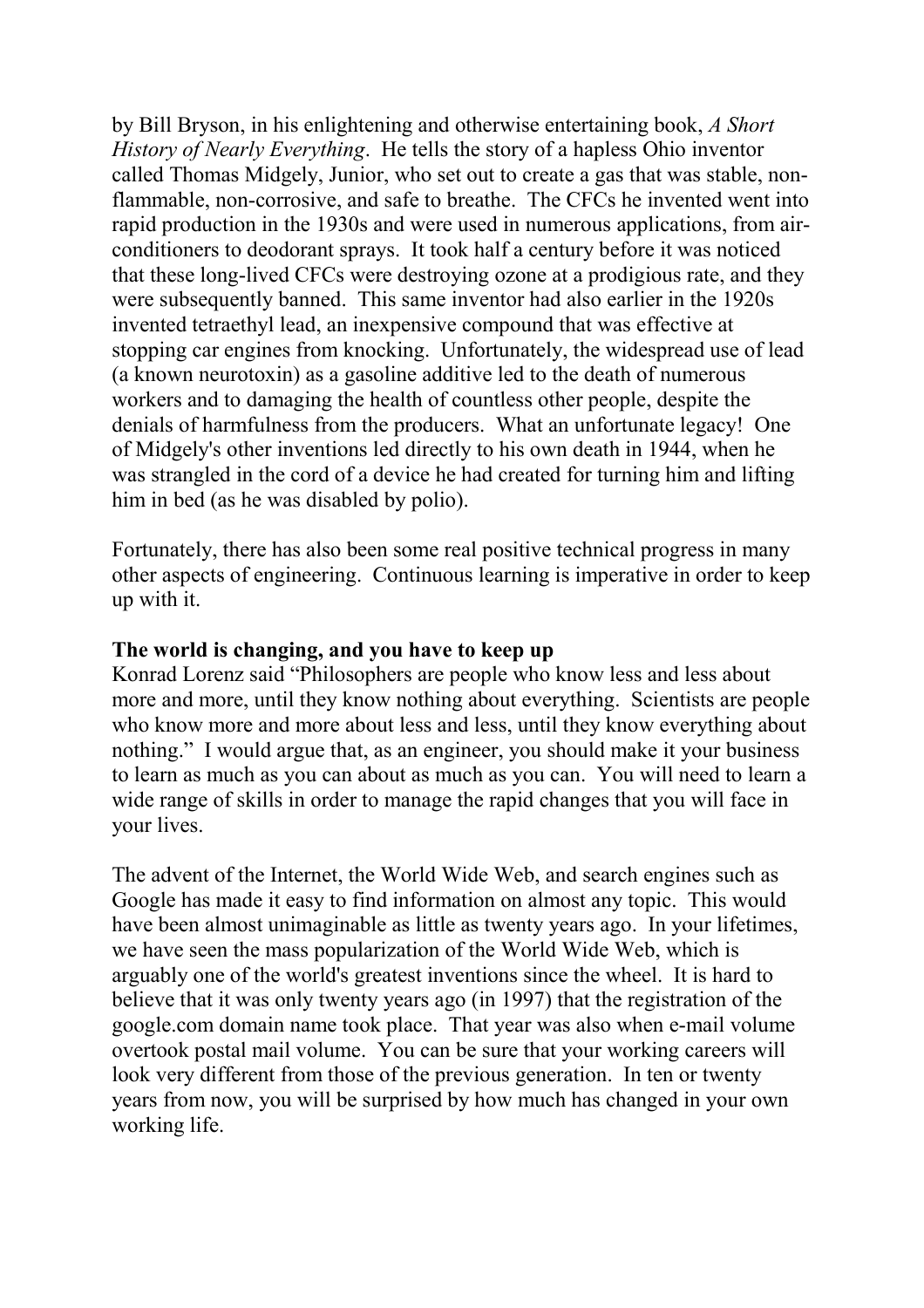### **Professional societies**

I think you can tell by now that I care strongly about continuous education throughout one's life. When you register as a professional engineer, which I encourage you to do, one of the requirements is continuing professional development. An effective way of supporting the growth of competence and skill in your daily work (i.e., professionalism) is by joining a professional society. In my field, the appropriate society is the Southern African Institute of Mining and Metallurgy. Other disciplines of science and engineering have similar societies or voluntary associations.

The origins of the SAIMM can be traced back to a meeting of fourteen chemists and metallurgists that took place around this time of year about one hundred and twenty years ago, on 24 March 1894, at the North-Western Hotel, 21 Pritchard Street, Johannesburg. Among the past presidents of SAIMM are William Cullen (1905) and Fred Wartenweiler (1921), whose names you will no doubt recognise from the university libraries named after them. They clearly believed in supporting learning. There are also many other past presidents with strong links to Wits University.

Learned societies nowadays exist to promote an academic discipline or profession, and are mostly not-for-profit organizations. They typically hold conferences for the presentation and discussion of new research results, and publish or sponsor academic journals in their discipline.

Scientific publishing of journal papers has been in existence for just over 350 years. The world's oldest and longest-running scientific journal, the Philosophical Transactions of the Royal Society, was first published in March 1665, in London. The motto of the Royal Society is '*Nullius in verba*' – Latin for 'take nobody's word for it'. Currently, more than 2 million scientific journal papers are published annually, worldwide.

## **Ethics**

Apart from supporting continuing education through journals and conferences, one of the characteristic features of a professional society is that its members are governed by a code of professional ethics. The term 'ethics' is derived from the Greek word ethos, meaning 'character'.

An often-quoted example in the field of law illustrates how professional ethics might apparently conflict with personal morals. A lawyer's morals may tell him/her that murder is reprehensible and that murderers should be punished, but professional ethics require a lawyer to defend a client to the best of his/her abilities, even if the client is guilty. There are good reasons for this ethical requirement, as it helps to build a fair society.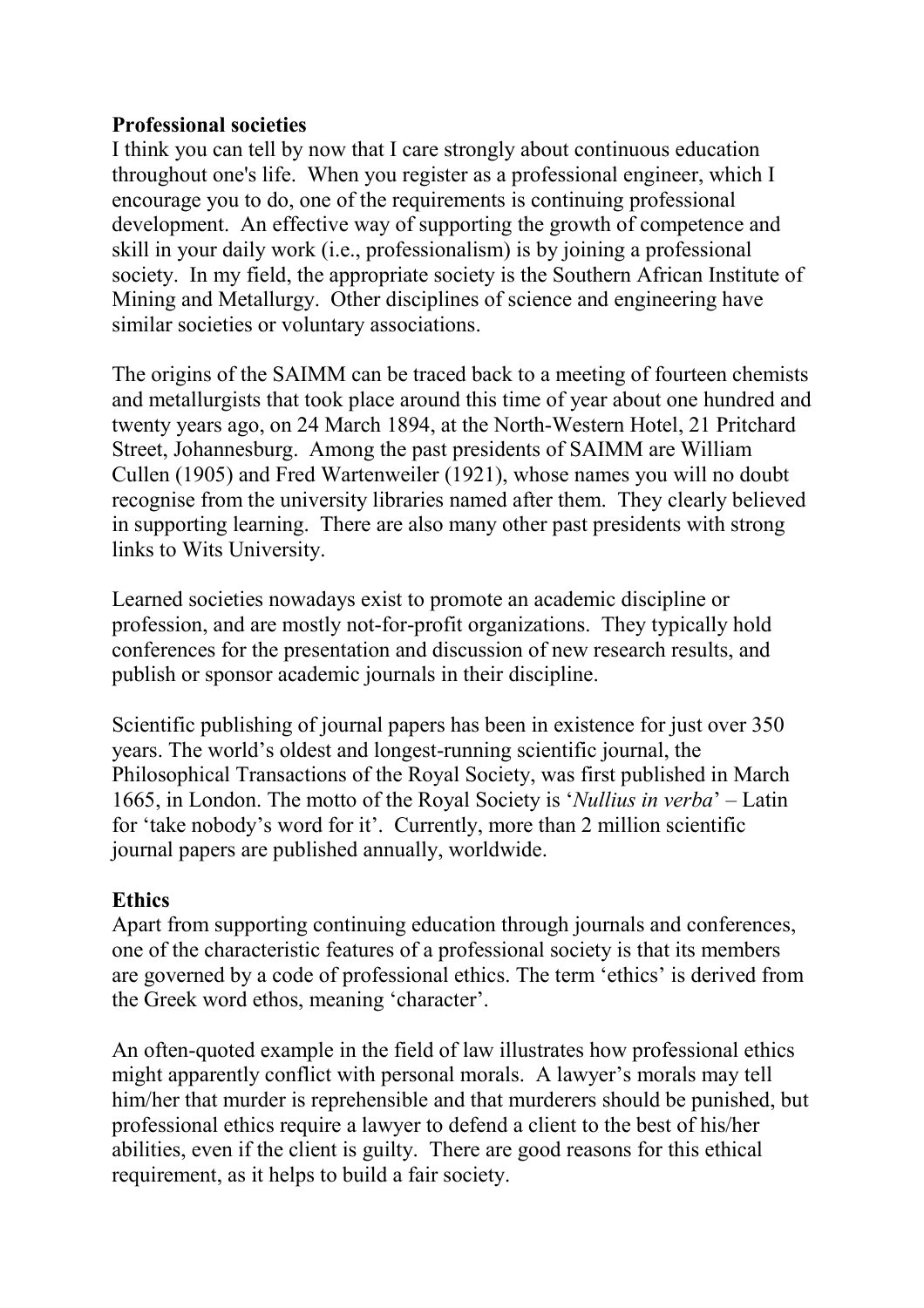The author G.K. Chesterton explained that 'The word "good" has many meanings. For example, if a man were to shoot his grandmother at a range of five hundred yards, I should call him a good shot, but not necessarily a good man.'

In South African society in 2017, we are acutely aware of the prevalence of dishonesty and corrupt business dealings around us. The need for integrity in business and politics has never been greater. However, it needs to be said that our country is much better off overall than it was when I was a student in the 1970s and 1980s. Freedom of speech, movement, and association are not to be taken for granted. We all need to work towards a more just society where we care for people and not only about our own careers.

From the examples mentioned earlier, we can see that the socio-economic, health, and environmental aspects of engineering work are sometimes even more important than the technical advances. According to Aristotle, 'Educating the mind without educating the heart is no education at all.'

In essence, the code of professional conduct requires people to avoid fraudulent or dishonest practices, not to conceal unethical acts, and to avoid working with others who behave unprofessionally. A professional should work to the highest possible standards, stay up-to-date with their field, and should undertake only work that he or she is trained for. Conflicts of interest should be avoided, and financial dealings should be open and fair, with no bribery. Honesty, and confidentiality of proprietary information are expected.

A useful guideline is to 'Live so that when your children think of fairness and integrity, they think of you', according to H. Jackson Brown, Jr.

Last year, I was fortunate enough to hear Bill Gates give the Annual Nelson Mandela Lecture, in Mamelodi, where he spoke about the philanthropic work being undertaken by the Bill and Melinda Gates Foundation. In another talk at Harvard University in 2007, he said that he had one big regret from his time at university. "I left Harvard with no real awareness of the awful inequities in the world, the appalling disparities of health and wealth, and opportunity, that condemn millions of people to lives of despair."

You are graduating at a time of great difficulty in the world and in our country – a time of economic hardship and high unemployment. The challenge to your generation is to work to the best of your abilities to enable a world where we all work towards the welfare, safety, and health of all people, and care for our